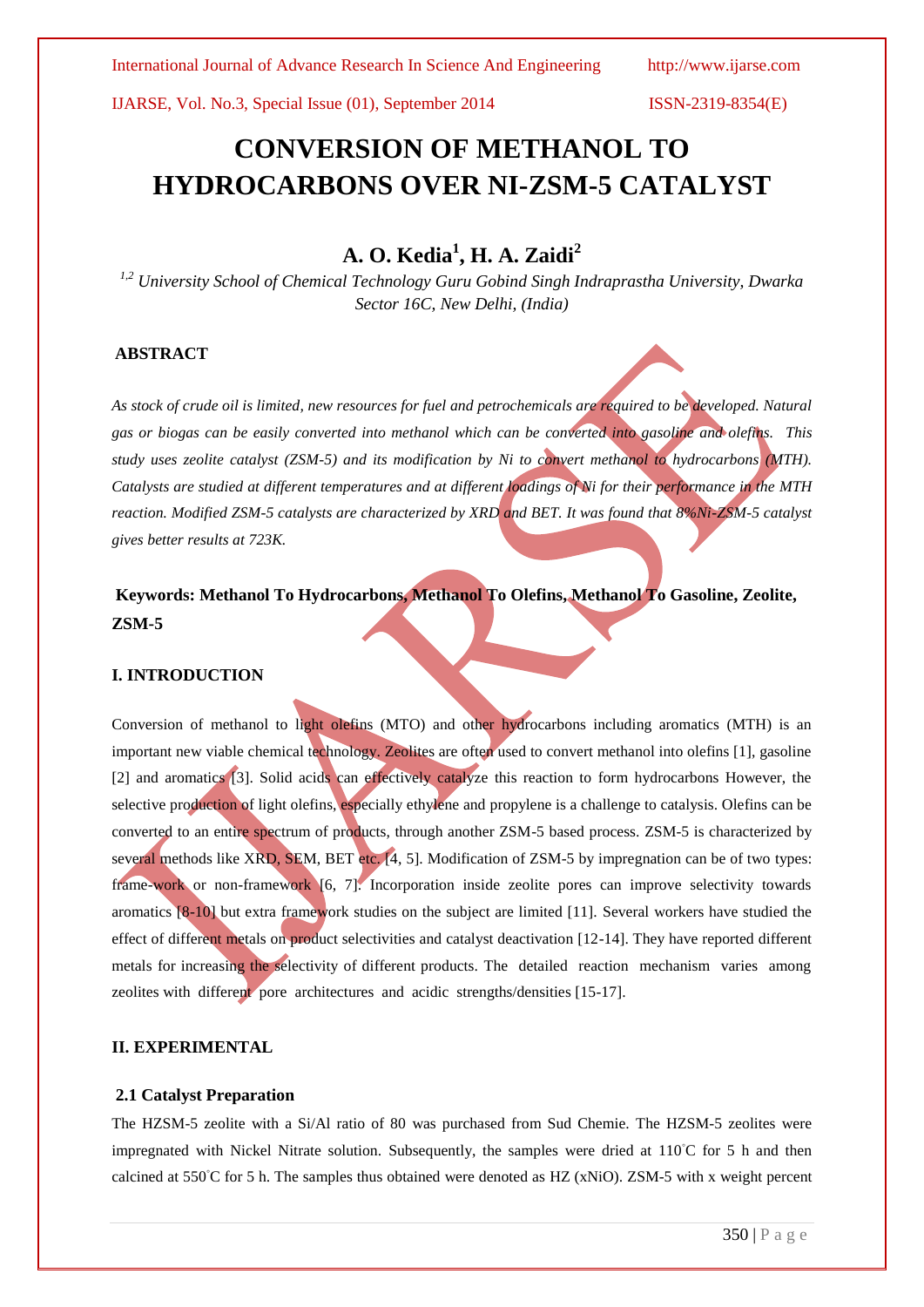International Journal of Advance Research In Science And Engineering http://www.ijarse.com

### IJARSE, Vol. No.3, Special Issue (01), September 2014 ISSN-2319-8354(E)

representing the Ni element. The ZSM-5 with zeo weight percent of Ni is shown as HZ (0). Prepared catalysts are characterized by XRD and BET.

## **2.2 Experimental Setup**

Flow rate of Nitrogen is adjusted and kept constant during the experiment. Methanol flow rate is controlled by using peristaltic pump. Experimental setup is shown in Fig.1. Mixture of methanol and Nitrogen is passed through preheater so that methanol is converted into vapour and mixes uniformly with carrier gas Nitrogen. Feed is then sent to reactor at pre-set temperature. Liquid and gaseous products collected from the bottom of reactor are analysed using GC.



## **III. RESULTS AND DISCUSSION**

## **3.1 Physical Properties Of The Catalysts**

## **Table 1- Physical properties of the catalysts**

| Catalyst | <b>Metal content</b><br>(Wt. %) | $S_{BET}$<br>$(m^2/g)$ |         | Pore volume<br>$(cm^3/g)$ |                 |
|----------|---------------------------------|------------------------|---------|---------------------------|-----------------|
|          | <b>NiO</b>                      | Fresh                  | Coked * | Fresh                     | Coked*          |
| HZ(9NiO) | 9.0                             | 207.5                  | 192.6   | 0.271                     | 0.262           |
| HZ(8NiO) | 8.0                             | 210.5                  | 198.5   | 0.272                     | 0.265           |
|          |                                 |                        |         |                           | $251 \text{ m}$ |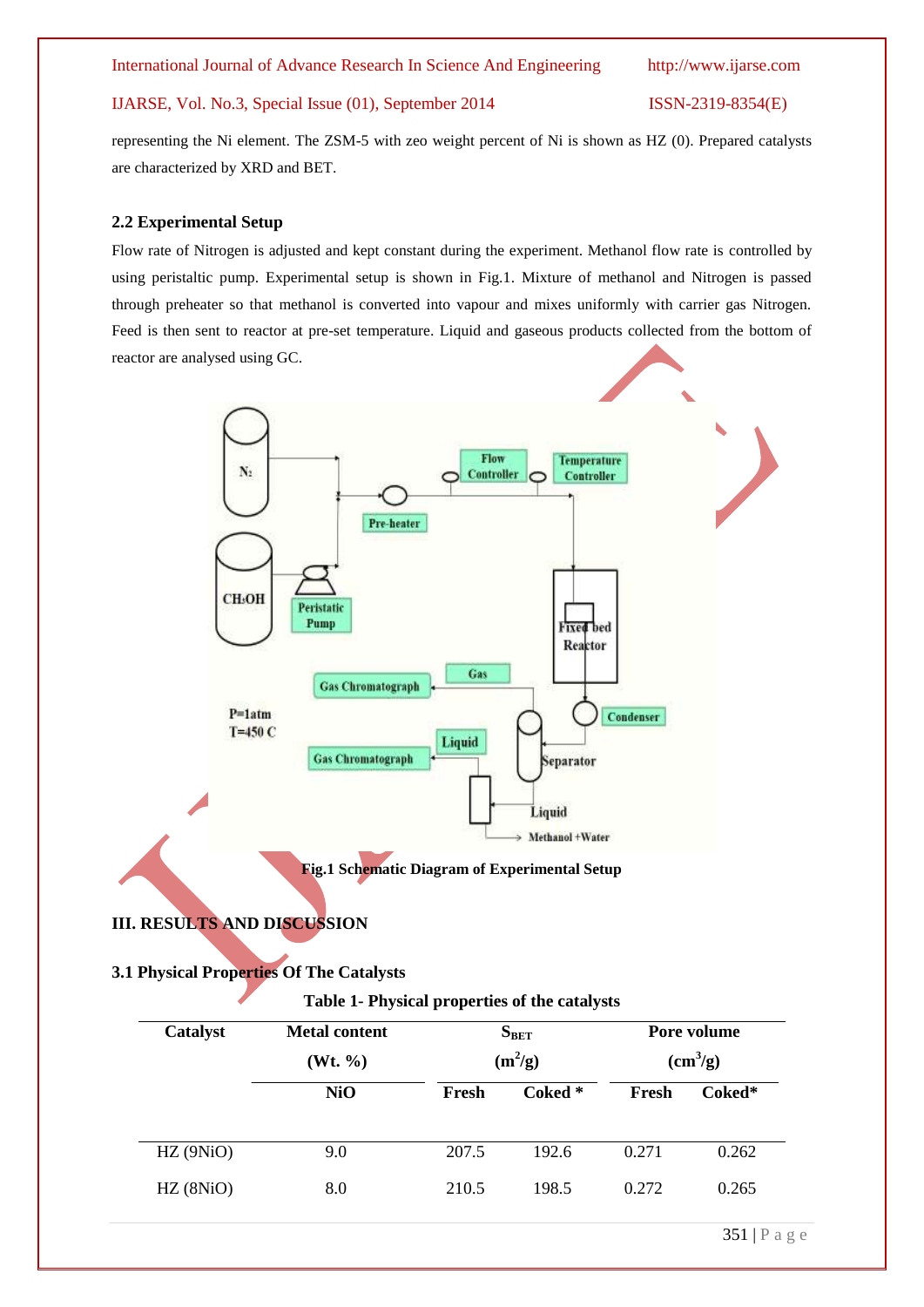| International Journal of Advance Research In Science And Engineering |          |       |       |       | http://www.ijarse.com |  |
|----------------------------------------------------------------------|----------|-------|-------|-------|-----------------------|--|
| IJARSE, Vol. No.3, Special Issue (01), September 2014                |          |       |       |       | $ISSN-2319-8354(E)$   |  |
| HZ(7NiO)                                                             | 7.0      | 212.4 | 200.5 | 0.273 | 0.268                 |  |
| HZ(0)                                                                | $\Omega$ | 227   | 215   | 0.28  | 0.27                  |  |
|                                                                      |          |       |       |       |                       |  |

#### \*Run time 15 h

With increase in weight % of Ni, BET surface area and pore volume are reduced as shown in Table 1. This is because of Ni occupying sites in ZSM-5. Coking reduces surface area but pore volume is not changed significantly. This means coking is mainly on the surface of catalyst and not inside the pores.

#### **3.2 XRD Analysis**

All curves are similar in Fig.2 and give Peaks at same 2θ angle. This shows that there is no change in the structure of catalyst due to modifications by metal doping. Intensity of peaks have been modified which indicates successful incorporation of metals in the catalyst. The higher intensity was observed for the starting zeolite (HZSM-5). The decrease in the intensities may be due to higher absorption coefficient of modified catalyst.



#### **3.3 Effect Of W/FA0 On Methanol Conversion**

Fig.3 shows effect of W/F<sub>A0</sub> on conversion with respect of different temperatures. As we increase W/F<sub>A0</sub>, conversion increases and finally becomes 100%. Similarly increase in temperature from 350  $\degree$ C to 450  $\degree$ C also has positive effect on conversion.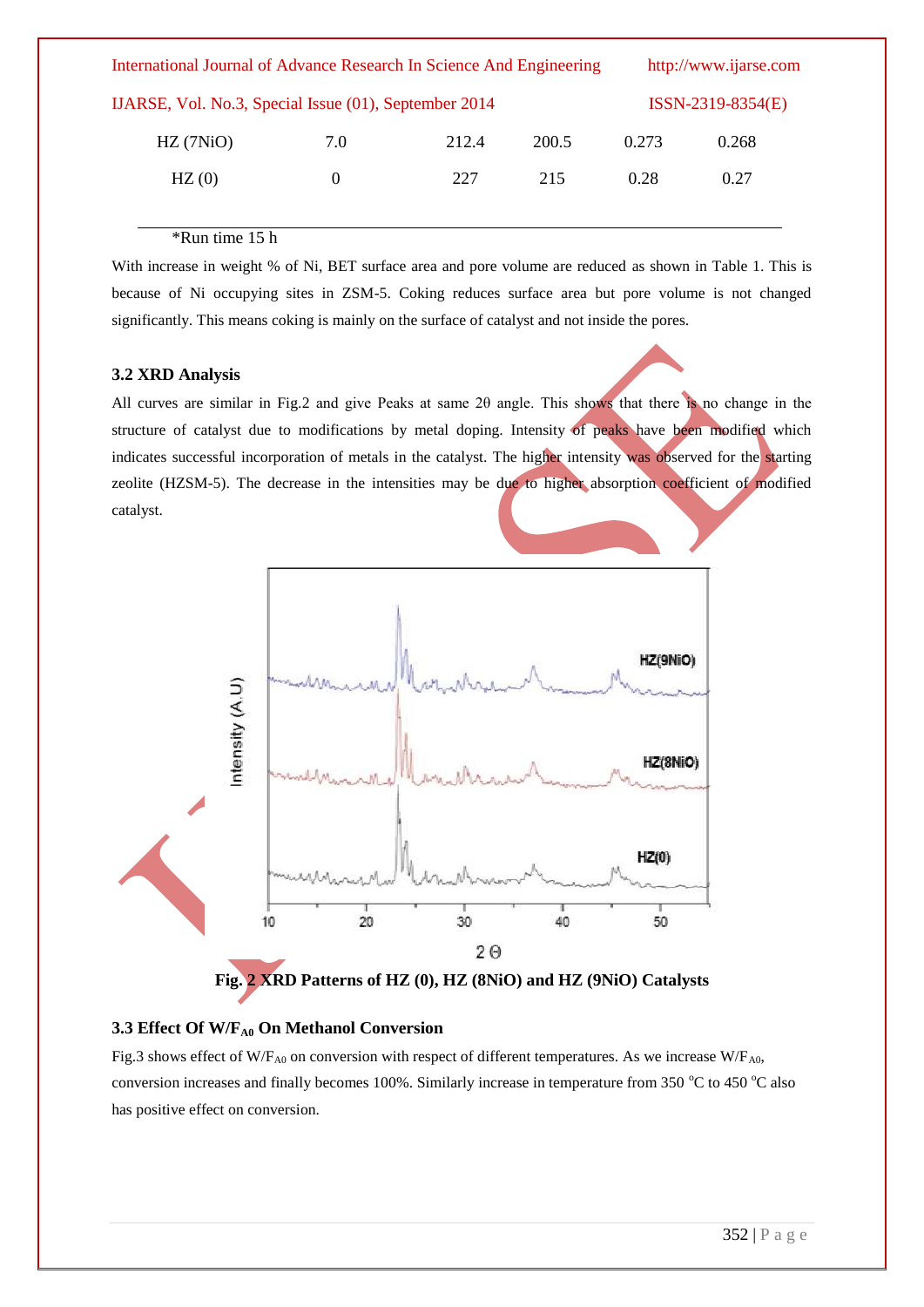#### International Journal of Advance Research In Science And Engineering http://www.ijarse.com

IJARSE, Vol. No.3, Special Issue (01), September 2014 ISSN-2319-8354(E)



**Fig. 3 Variation of methanol convversion with contact time over HZ(8NiO) catalyst [T=350<sup>0</sup>C-450<sup>0</sup>C, P=1atm, W/F**<sub>A0</sub>=0-0.14(gcat\*h/g methanol fed)]

### **3.4 Effect Of W/FA0 On Hydrocarbons Yield**



**Fig.4 Variation of hydrocarbon yeild with contact time over HZ(8NiO) catalyst [T=350<sup>0</sup>C-450<sup>0</sup>C, P=1atm, W/FA0=0-0.14(gcat\*h/g methanol fed)]**

Fig.4 shows that hydrocarbon yield significantly rises with increase in  $W/F_{A0}$  Low flow rate of methanol helps in better yield due to more residence time in the reactor. Increase in surface area of catalyst by reducing its size can therefore increase the yield of hydrocarbons. Optimum temperature for yield is found 450 °C. When temperature is increased beyond this, cracking may occure and products may be of lower quality.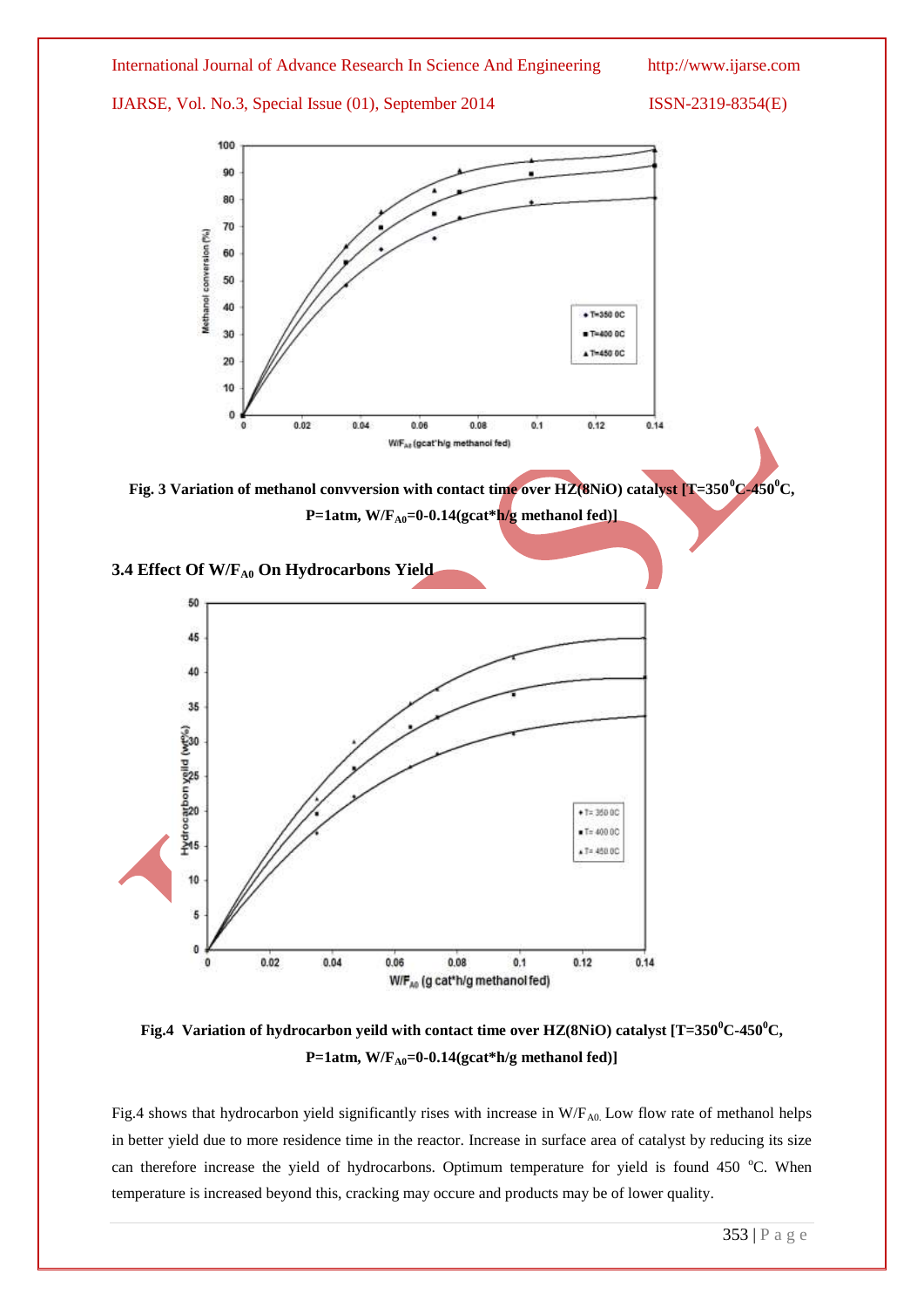#### IJARSE, Vol. No.3, Special Issue (01), September 2014 ISSN-2319-8354(E)

#### **3.5 Effect Of Runtime On The Conversion Of Methanol**

Conversion is significantly improved when Ni content is 8%. The catalyst can retain its activity after 15 hours without much loss in conversion. ZSM-5 without modification losses its activity much faster in the same time sine conversion of methanol is reduced as shown in graph.



**Fig.5 Effect of runtime on the conversion of methanol [T=450<sup>o</sup>C, P=1atm, W/F<sub>A0</sub>=0-0.14 (gcat\*h/g** 

**methanol fed)]**





**Fig.6 Effect of runtime on the yield of total hydrocarbons [T=450 <sup>0</sup>C, P=1atm, W/FA0=0-0.14 (gcat\*h/g methanol fed)]**

The increase in time of reaction results in a decrease in the yield of hydrocarbons as shown in Fig.6. After 15 hours of operation, hydrocarbon yield of 8% and 9% Ni modified catalyst is nearly double as compared to unmodified catalyst. This means catalyst can be used for more time before regeneration and hence lower cost of operation.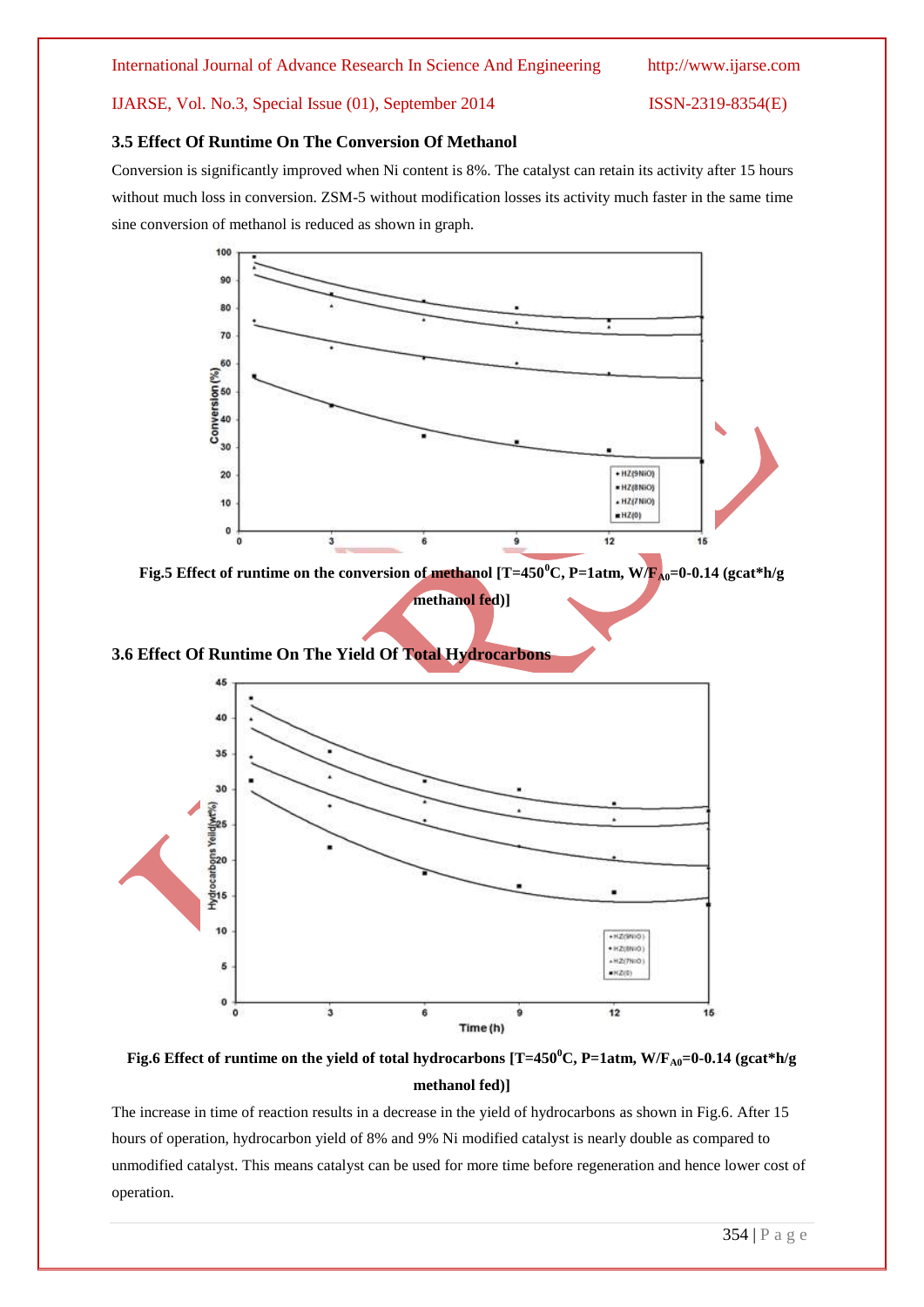IJARSE, Vol. No.3, Special Issue (01), September 2014 ISSN-2319-8354(E)

#### **IV. CONCLUSIONS**

The catalytic performance of catalysts consisting of Ni-loaded ZSM-5 have been studied in conversion of hydrocarbons from methanol. Methanol conversion and hydrocarbons yield increased progressively on increasing W/F<sub>A0</sub> with HZ (NiO). These findings suggest that Ni species would interact with the acid sites of ZSM-5 to reduce the strength of strong acidic sites. A significant effect of temperature on the methanol conversion and hydrocarbons yield was observed. There was an increase in conversion and hydrocarbon yield. HZ (8NiO) is the recommended catalyst and 450  $^{\circ}$ C is the recommended temperature. Therefore Ni-loaded ZSM-5 catalyst is effective in the selective synthesis of the gasoline-ranged hydrocarbons from Methanol.

#### **REFERENCES**

- [1] Corma A, Microporous to Mesoporous Molecular Sieve Materials and Their Use in Catalysis, *Chem Rev 97,* 1997, 2373-2419
- [2] Klyueva N V, Tien N D, Ione K G, Hydrocarbon synthesis from methanol on erionite and mordenite catalysts synthesized in the presence of B3+, Ga3+ or Fe3+, *React Kinet Catal Lett, 29,* 1985, 427-432
- [3] Jose A. Lopez-Sanchez , Marco Conte , Phil Landon , Wu Zhou, Jonathan K. Bartley , Stuart H. Taylor , Albert F. Carley, Christopher J. Kiely , Karim Khalid , Graham J. Hutchings, Reactivity of Ga2O3 Clusters on Zeolite ZSM-5 for the Conversion of Methanol to Aromatics, *Catal Lett* , *142*, 2012, 1049– 1056
- [4] Pecharsky V. K. and Zavalij P. Y., *Fundamentals of Powder Diffraction and Structural Characterisation of Materials, Springer, 714,* 2005
- [5] J. HABER, J. H. BLOCK and B. DELMON, Manual of methods and procedures for catalyst characterization, *Pure & Appl. Chem., 67(8/9)*, 1995, 1257-1306
- [6] Fricke R, Kosslick H, Lischke G, Richter M, Incorporation of gallium into zeolites: Syntheses, properties and catalytic application, *Chem Rev*, *100(6)*, 2000, 2303-2405
- [7] Conte M, Lopez-Sanchez JA, He Q, Morgan DJ, Ryabenkova Y, Bartley JK, Carley AF, Taylor SH, Kiely CJ, Khalid K, Hutchings, GJ, Modified zeolite ZSM-5 for the methanol to aromatics reaction, *Catal Sci Technol, 2*, 2012, 105-112
- [8] Hagen A., Roessner F., Ethane to Aromatic Hydrocarbons: Past, Present, Future, *Catal Rev 42(4)*, 2000, 403–437
- [9] Yoshio O., Hiroshi A., Yoko S., Selective conversion of methanol into aromatic hydrocarbons over zincexchanged ZSM-5 zeolites, *J Chem Soc Faraday Trans, 1(84)*, 1988, 1091- 1099
- [10] Csicsery S. M., Catalysis by shape selective zeolites-science and technology, *Pure Appl Chem, 58(6),*  1986, 841-856
- [11] Freeman D, Wells RPK, Hutchings GJ, Methanol to hydrocarbons: enhanced aromatic formation using a composite Ga2O3-H-ZSM-5 catalyst, *Chem Commun, 18*, 2001, 1754 - 1755
- [12] Hutchings GJ, Gottschalk F, Hall MVM, Hunter R, Hydrocarbon formation from methylating agents over the zeolite catalyst ZSM-5: Comments on the mechanism of carbon-carbon bond and methane formation, *J Chem Soc, Faraday Trans 1(83),* 1987, 337-379